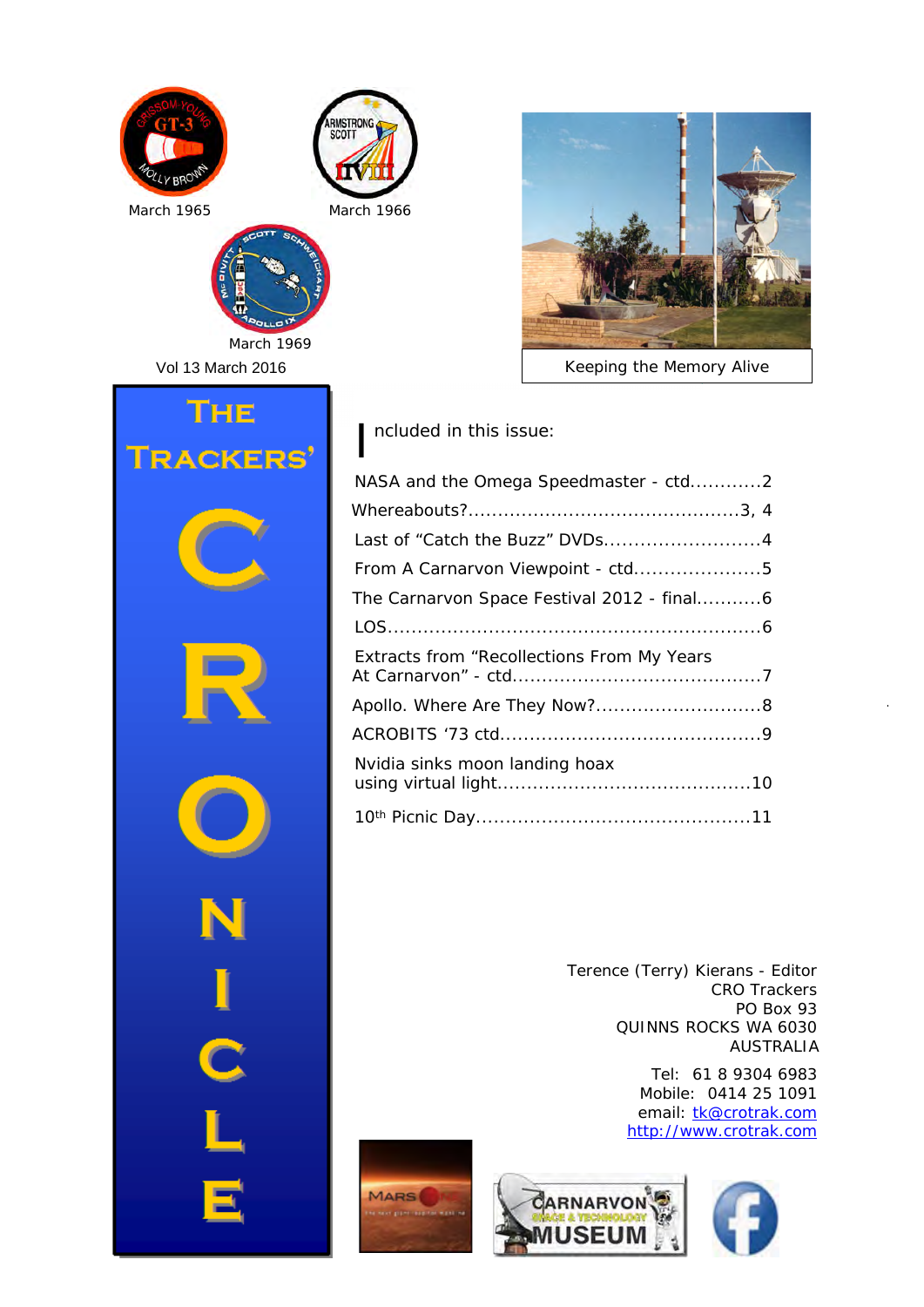# **NASA and the Omega Speedmaster ctd.**

*From the now defunct website "clubspeedmaster.com".*

The general requirements were that the watch be a chronograph, anti-mag-<br>netic, waterproof, and shock-resistant. The case must be finished for nonreflective characteristics, and the crystal of the chronograph must be antireflective so that the dials could be easily read under light levels ranging from three foot-candles to direct, unfiltered sunlight.

Accuracy requirements both in the face up and face down positions should be plus or minus 6 seconds in a 24 hour period. The watches were then subjected to the specific environmental tests which included vacuum testing, oxygen atmosphere testing, low temperature, acceleration, random vibration test, electromagnetic induction tests, and a humidity test. The specific test parameters are listed as follows:

- 1. **Vacuum testing.** The chronograph shall be subjected to a vacuum of 1x10^-6 Torr or better for a total of 72 hours. During the first 10 hours of testing the temperature of the items shall be increased to 160 (+/-10) degrees F. The temperature shall then be returned to 78  $(+/-10)$  degrees F for the remainder of the test.
- 2. **Oxygen Atmosphere/Temperature Test.** The test items shall be placed in atmosphere of 95  $+/-5$  percent oxygen at a pressure of  $5+/-0.1$  psia and a temperature of 155 +/-5 degrees F for 72 hours. Gas samples extracted from the chamber area shall be analyzed for organic and CO content per test number 6 of D-NA-0002.
- 3. **Low Temperature.** The test items shall be lowered to 0 +/- 5 degrees F. This temperature shall be maintained for  $10 + (-0.5$  hours. The test items shall be allowed to return to ambient before functional testing.
- 4. **Acceleration.** The test items shall be subjected to 20's +/- 2 g's in each direction of the three (3) perpendicular axes.
- 5. **Random Vibration.** The test items shall be installed in a fixture and submitted to 7.8 g's RMS for  $5 + (-0.1 \text{ minutes})$ , as defined in figure 2 in each of 3 axes. The test fixture with the test items shall then be submitted to 3.2 g's for  $12 + (-0.1)$  minutes as defined in figure 1, in each of the 3 axes [Note: Figures not provided].
- 6. **EMI Test.** The test items shall be subjected to all applicable requirements of Mil-STD-461A, if an electromechanical movement is employed.
- 7. **Humidity Testing.** The test items shall be submitted to a humidity test per MIL-STD-810B, Method 507, Procedure I, except minimum temperature shall be 68 deg F and maximum temperature shall be 120 deg F.

These tests were completed by November 1972, and the Deputy Administrator of NASA, George Low, in his letter to the Assistant to the President at the White House, Jonathan C. Rose, stated the results of the spaceflight qualification test. "*The Bulova chronograph stopped three times during the humidity test, and stopped again during the acceleration test. Based on our criteria, the Bulova chronograph therefore, has not been qualified for use on the Apollo 17 mission... We will continue to use the Omega watch in the Apollo program*".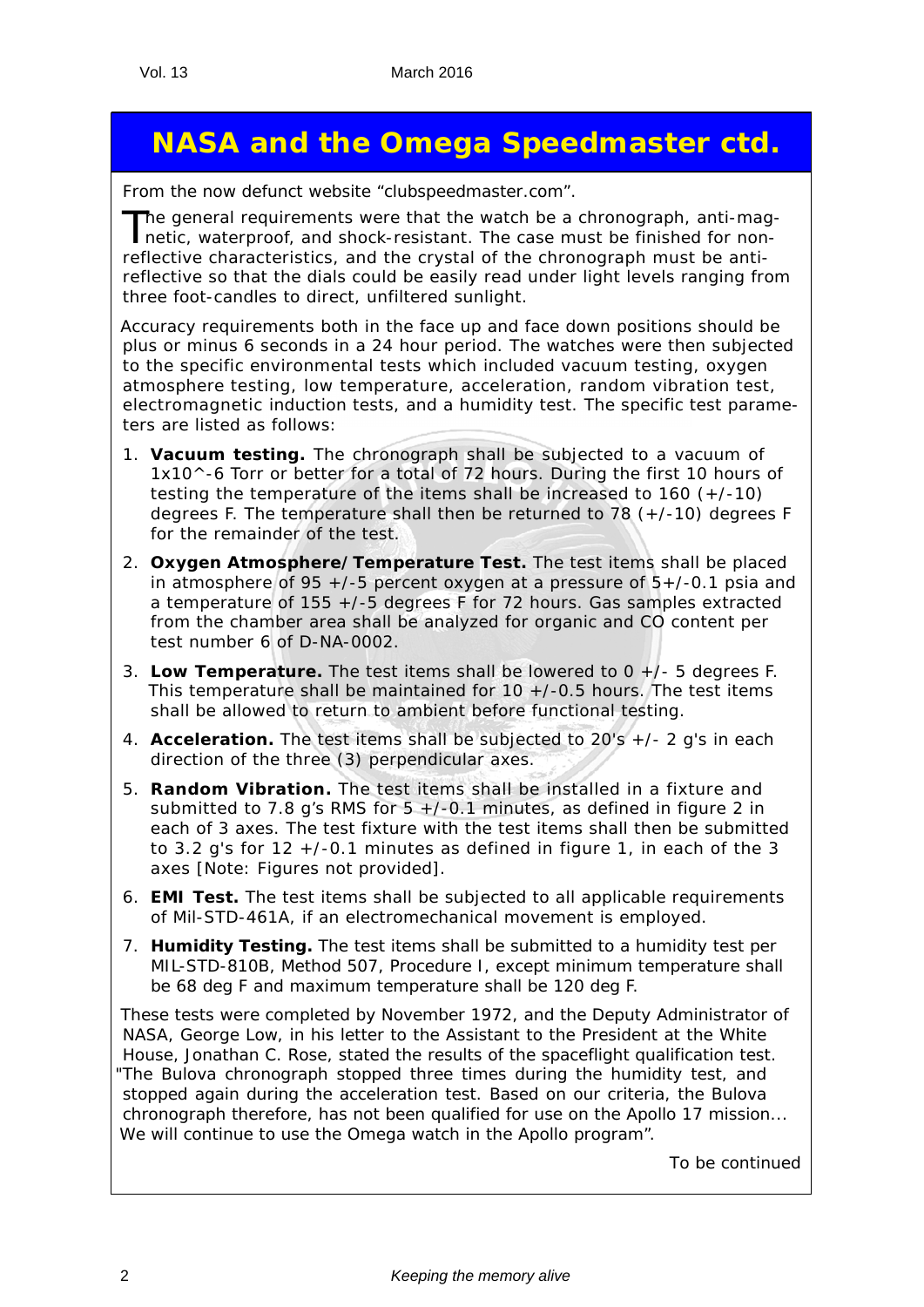# **Whereabouts?**

As a result of Paul Dench supplying his "staffing list", augmented<br>
Courtesy Brian Milne, the "Whereabouts" table of those for whom we have no contact details has expanded to more than one page. Thanks to those who have sent updates.

| C Abott                   | Cheryl? Dixon         | Vera Kastropil            |
|---------------------------|-----------------------|---------------------------|
| Eric Ainsworth            | L Donkin              | John Keane                |
| Gay Albon                 | John Draper           | Mike Keen                 |
| <b>Bill Arbery</b>        | <b>Mike Dresser</b>   | Jim Keenan                |
| Allan Barber              | <b>Bruce Duff</b>     | John Kelman               |
| John (Allan) Barber       | I Dunleavy            | Gloria Klarie             |
| <b>Matt Barber</b>        | Dave Elliot           | <b>Roy Mallinson</b>      |
| Keith Barnard             | J Erickson            | <b>Bob Marr</b>           |
|                           | Ian Few               | <b>Keith Mathieson</b>    |
| Barrow<br>Deidre Beaumont | Ian Findlay           | <b>Alec Matthews</b>      |
|                           |                       |                           |
| <b>Elizabeth Beckett</b>  | <b>G</b> Francis      | <b>K</b> McCarson         |
| Keith Beveridge           | <b>Ben Franklin</b>   | Ian McDonald              |
| <b>Michael Billings</b>   | David Froom           | S McDonald                |
| G Bond                    | Jamie Gardiner        | <b>Frank McGregor</b>     |
| S Boyce                   | L Gardner             | Eileen McLaughlan         |
| <b>Bill Boyle</b>         | S Garner              | Don McLellan              |
| <b>B</b> Bradley          | <b>G</b> Carrick      | Nola Meiklejohn (O'Byrne) |
| Phil Brindley             | C George              | R Miller                  |
| Hans Britz                | Joe George            | <b>Ray Mills</b>          |
| Dave Brooks               | <b>Richard Govern</b> | Marilyn Milner (Gobby)    |
| T.F.A Brown               | <b>Brian Gray</b>     | Sharon Morgan (Todd)      |
| W Brown                   | Ann Green             | J Murray                  |
| J Burdett                 | <b>Terry Haggett</b>  | Dennis Naylor             |
| R Burdett                 | Peter Hardwicke       | <b>Gloria Neal</b>        |
| <b>Robert Burns</b>       | <b>Ron Harmes</b>     | <b>Ellie Nichols</b>      |
| <b>Joy Cameron</b>        | Anne Harvey (Brookes) | <b>K Elton Nickerson</b>  |
| Geoff Cardwell            | D Hatch               | <b>Graham Nielsen</b>     |
| John Cawthrey             | Gail Heileman         | John Noble                |
| <b>Brian Clifford</b>     | Ernie Hindley         | ? O'Brien                 |
| Keith Clifton-James       | Dave Hine             | Joan Oats                 |
| Barbara Cobcroft          | A Holgate             | W Oliver                  |
| Jim Crossland             | Phyllis Hook (Watson) | Denis Owens               |
| Noel Cunningham           | J Hopkins             | John Paddon               |
| F Dawes                   | Deidre Howard         | Diane Pitman (Housley)    |
| <b>Andrew Dempster</b>    | <b>B</b> Hughes       | John Platten              |
| Jean DeVis                | Ed Humphreys          | D Powell                  |
| Marilyn Dick              | <b>B</b> Hunter       | M.J.K Power               |
| <b>Olive Dick</b>         | D Hutchins            | Wendy Puccinelli          |
| Neville Dippell           | Ian Jones             | Lorna Quinn               |
|                           |                       |                           |

*The quest continues; the list has got a bit shorter, thanks to George Allen; Sue van Dongen et al. I have been given information concerning the possible whereabouts of a few of these, but so far have not been successful in obtaining, or confirming, details. The last Reunion Dinner brought out some missing persons, but there are also a few who do not wish to be contacted.*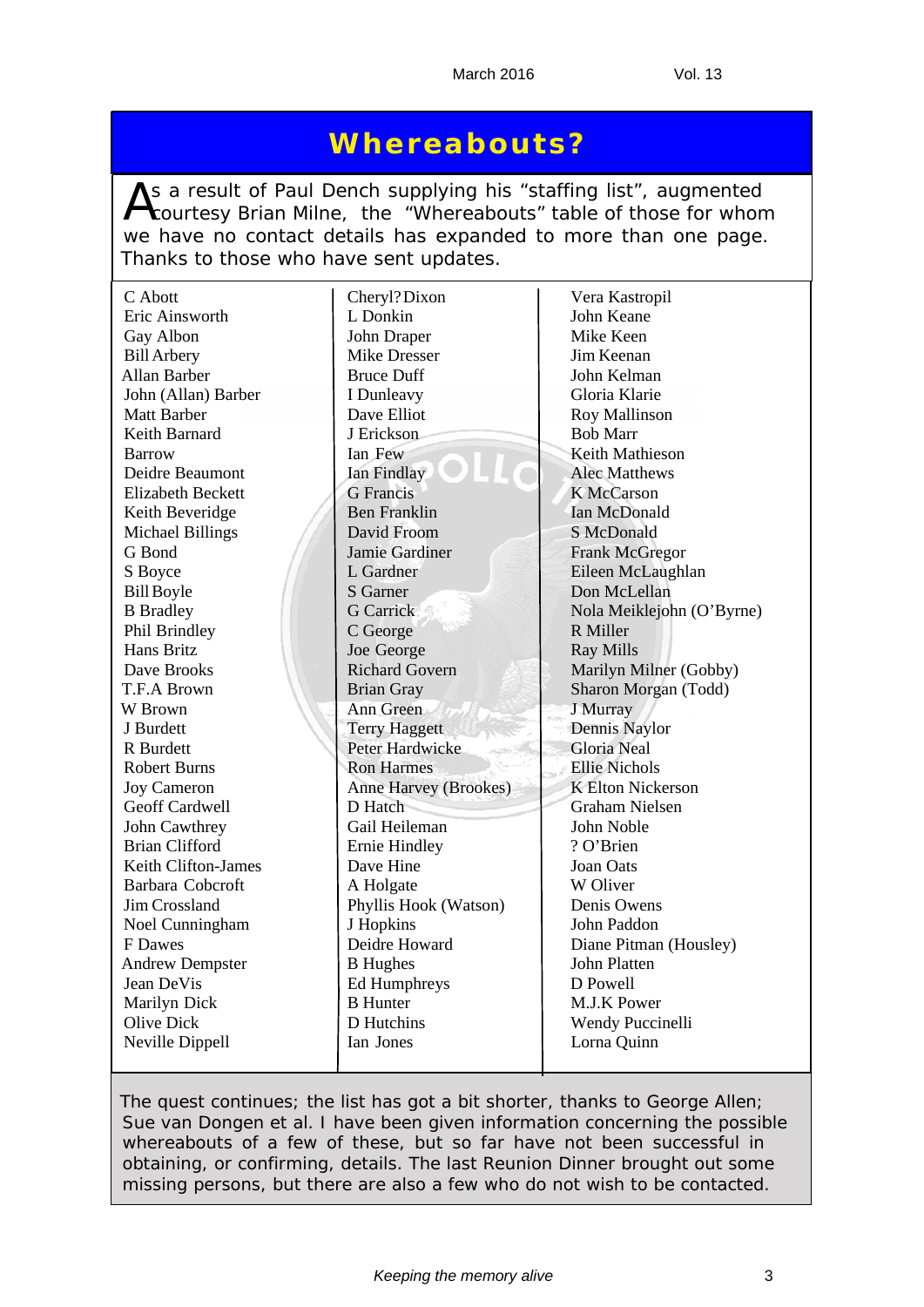# **Whereabouts? ctd.**

Roger Ramsden George Sefton-Bellion Christine Thomas A Rees D Selby Howard Thomas Dave Rendell Ron Shand Jack Thompson<br>Frank Rice Fred Sharland Patsy Thompson Frank Rice Fred Sharland Patsy Thompson (Nolan) Doug Richards ? Sheehan Larry Tomkins D Richardson Jeff Shuttleworth Frank Toomey Harry Richmond Ray Skender Mike Travell Ralp Richmond Lyn Smart (Willis) Ernst Uhl Dave Rickards J Smith Tony Vingerhoets G Riley George Small Dave Walker Brian Robinson P Smith P Smith P Smith Tom Ward Lynne Rosser Roger Smith Nrs B Ward Ted Rosser Dave Standbury N Wardle Lindsay Sage John Stanton A Watermeyer Stewart Sands Bill Smythe Irene West Ron Sargeant Hazel Snook (Howse) Bernie Wilbourne Bob Scott Barbara Stephenson (Vernon) Glen Williamson Lorraine Scott-Malcolm (Erlandsen) Barbara Teahan Garnet Wilmott<br>Michael Scott-Malcolm Barbara Teasdale Brian Wilson Michael Scott-Malcolm Russell Schwarzer Des Terrill Ray Zatorski Dorcas Sefton-Bellion  $\overline{a}$ 

# **Last of Catch the Buzz DVDs**



The last of the "Catch the Buzz!" DVDs are now available for just \$5.50 plus postage from the museum.

It features:

- Carnarvon Airport Welcome;
- $\bullet$  Kids Q & A:
- Cocktail Party, which includes Buzz's inspirational speech, and
- Opening of museum

It is a great memento if you were there; if you weren't ...you'll wish you were! But at least now you'll feel part of one of Carnarvon's biggest events.

Please order through the website at: http://www.carnarvonmuseum.org.au/buzz.html

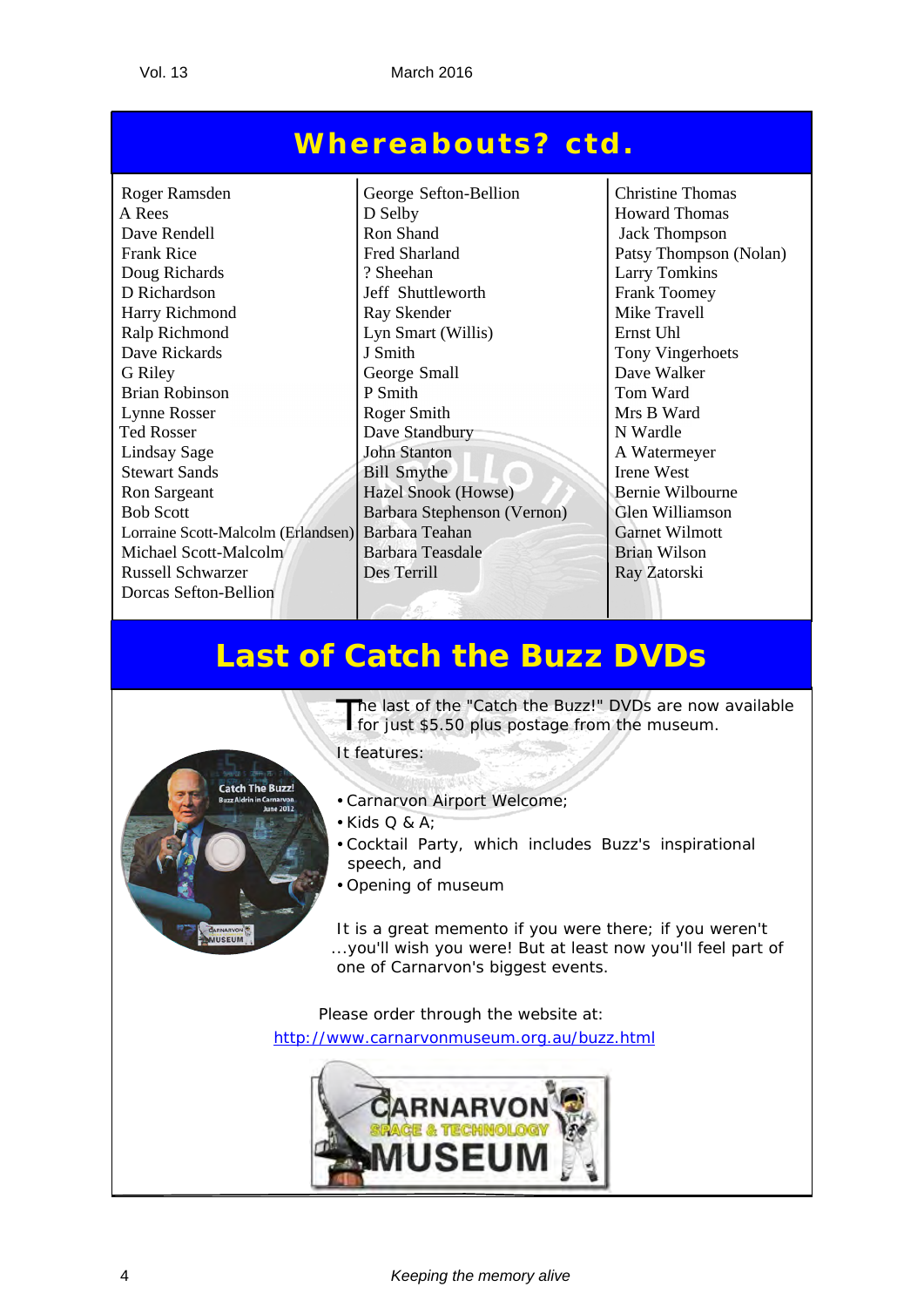# **From A Carnarvon Viewpoint - ctd.**

## **Gemini IV**

**America's first EVA 4 - 8 June 1965 AEST** *By Hamish Lindsay*

**Command Pilot:** James McDivitt **Pilot:** Edward White II

**Backup crew:** Command Pilot: Frank Borman Pilot: James Lovell Jr.

#### **Fact Box**

Gemini spacecraft number 4. Launch: 1515:59 UT 1015:59 USEST Thursday 3 June 1965 (0115:59 AEST 4 June 1965) Splashdown: 1712:11 UT Monday 7 June 1965 (0312:11 AEST 8 June 1965) Splashdown location: 27° 44'N by 74° 11'W Mission duration: 97 hours 56 minutes 12 seconds (4 days 1 hour 56 minutes 12 seconds.) Inclination: 32.5° Orbits: 66 orbits 62 revs Apogee: Between 257 and 283 kilometres. Perigee: Between 158 and 161 kilometres. Period: 88.94 minutes. Total distance travelled: 2,590,561 kilometres. Spacecraft weight: 3,570 kilograms EVA: 21 minutes by pilot.

Originally the first Gemini EVA, for Extra Vehicular Activities, commonly called a spacewalk, was scheduled for Gemini VI, but due to the Russian Aleksei Leonov's walk on 18 March 1965, and the American spacewalk suits and systems were announced as ready for use ahead of schedule, NASA began looking at bringing the spacewalk forward.

Although Grissom and Young had tried unsuccessfully to depressurise the cabin and open the hatch during one of their Gemini III simulations, the NASA hierarchy did reluctantly agree to have White stand up on his seat, but after Leonov's walk President Johnson is supposed to have snarled, "*If the guy can stick his head out, he can also take a walk. I want to see an American EVA.*"

## **The EVA plan was kept secret**

Although there had been references to an EVA in Gemini IV, first stated in January 1964 and it was publicly mentioned by Gemini Deputy Manager Kenneth Kleinknecht at a press briefing in July 1964, NASA management were not committing themselves: "*...we shouldn't be putting guys in a vacuum with nothing between them but the little old lady from Worcester and her glue pot*", they warned, referring to the seamstresses at the suit manufacturing plant of the David Clark Company, in Worcester, Massachusetts.

So a Gemini IV EVA was kept a secret with only people directly involved in the know.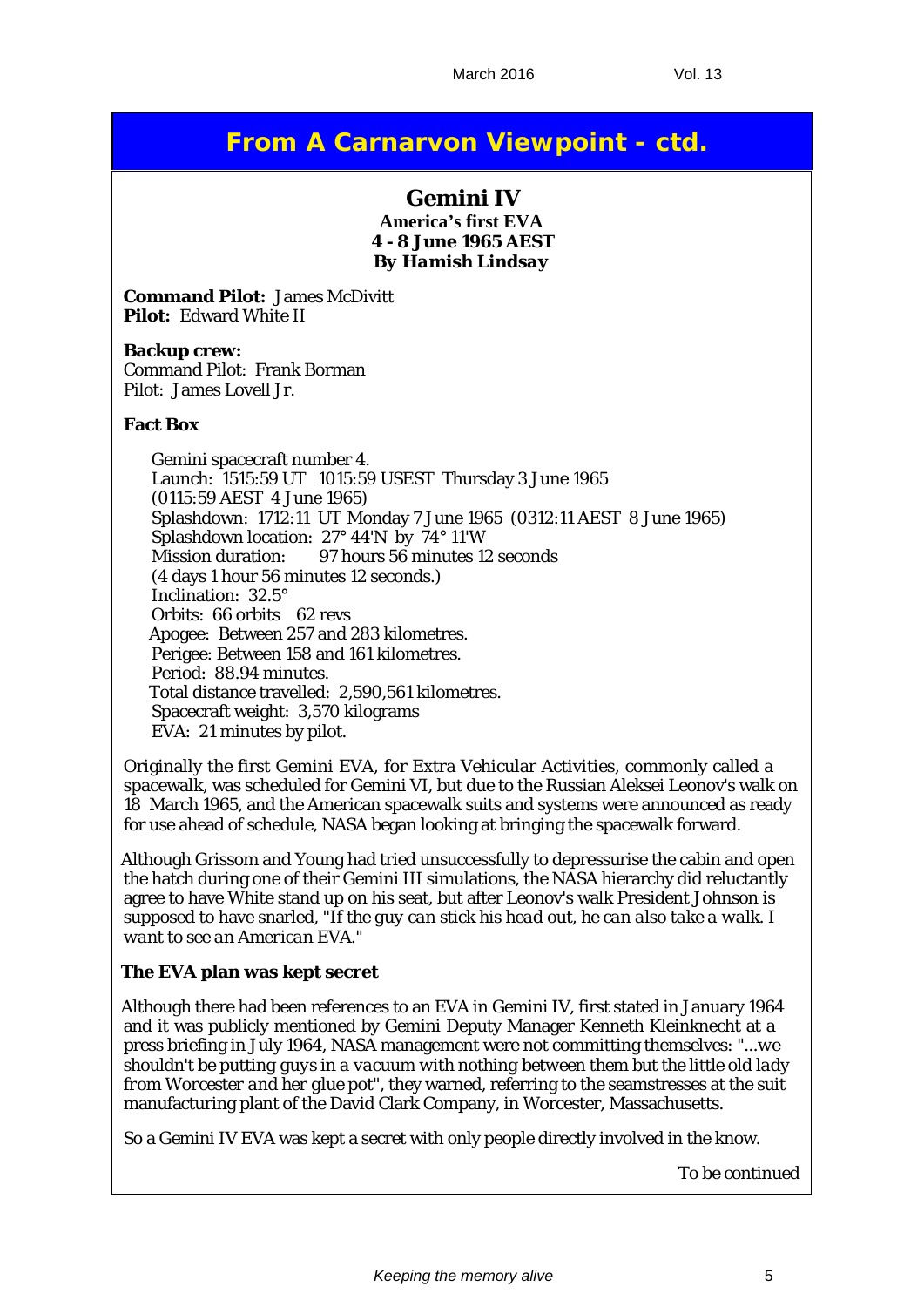# **The Carnarvon Space Festival 2012 ctd.**

*By Hamish Lindsay*



*Photograph Terry Kierans*

Then, to end the visit we were taken back to Terminal 3 at the airport at around 1600, and headed for Perth, to end a very successful, memorable festival.

When I stepped down from the plane at Canberra airport and the winter cold bit me, for a moment I wished I was back in Carnarvon.

I would like to thank Phil Youd, and his team for his vision of developing the museum and inviting us, and looking after us so well; and Paul and Joan Dench for offering their wonderful hospitality during our two nights in Perth.

# **LOS**



Bill left the New Zealand Navy in 1960 and moved to Australia, living in Bridgetown WA, before Bill joined the Tracking Station and moved to Carnarvon.

Singing was one of Bill's great joys. His last outstanding performance was when he sang the NZ National Anthem at the 2015 Anzac Service on Port Macquarie's Town Green.

Bill passed away in December 2015.

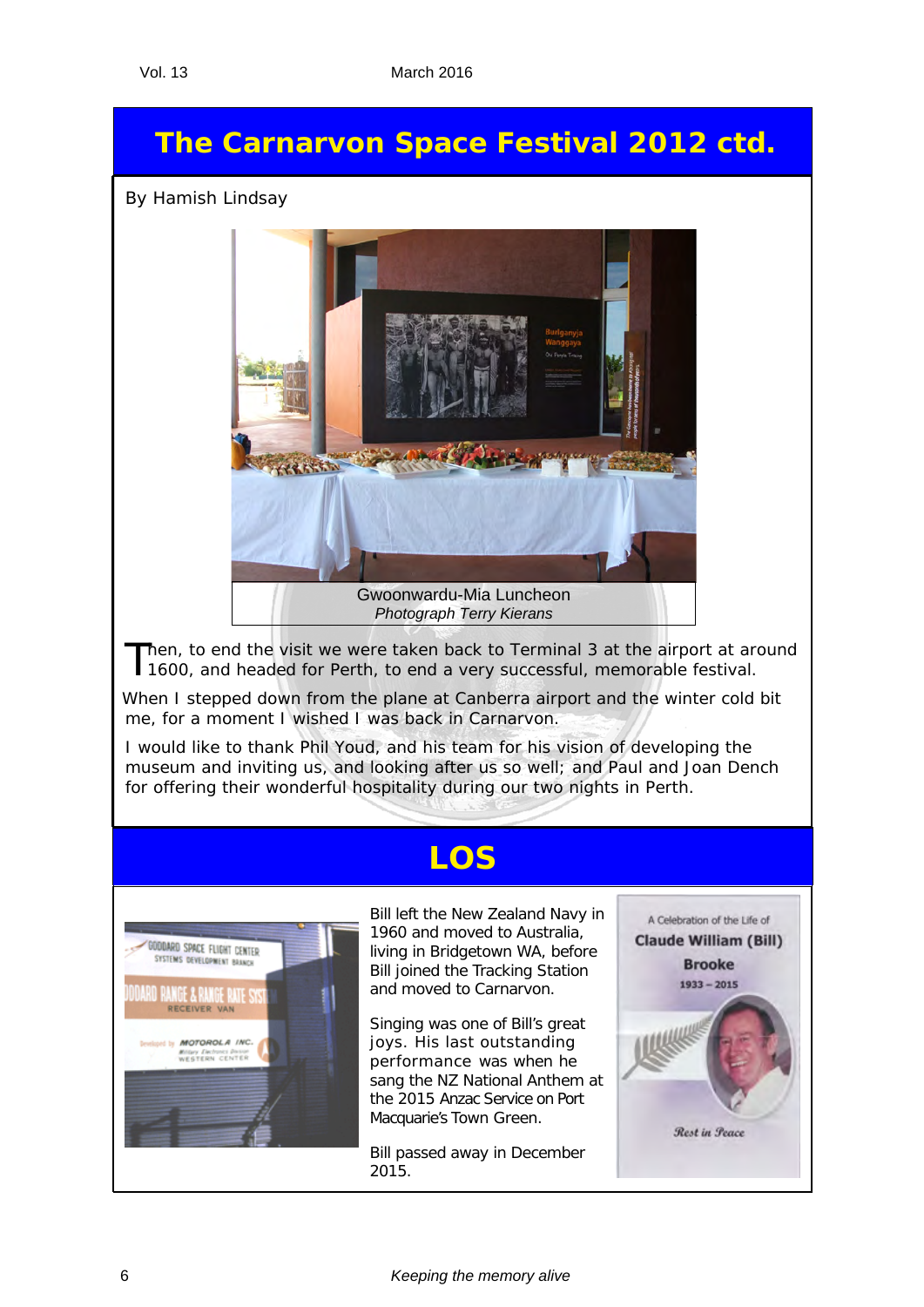# **Extracts from "Recollections From My Years At Carnarvon"**

## *David Johns*



At SPAN we often worked at a relaxed pace and although we were conscientious and did our work to



a high standard, there was usually time for a joke and a laugh; and sometimes the place was more like a beach party than a work area.

## **The End of SPAN**

 Don left Carnarvon in 1973. I worked at SPAN for three and a half years and was there until July 1974, when the SPAN equipment was dismantled and packed in boxes and sent temporarily to storage and then to the CSIRO Radio Physics Heliograph site at Culgoora (near Narrabri) NSW.

I moved to Culgoora to operate a temporary solar observatory (with a staff of five) and in 1977 the Ionospheric Prediction Service built a permanent solar observatory in the CSIRO grounds and we installed the Razdow telescope. I worked there until 1986 and I now work in Canberra.

I visited the Culgoora Solar Observatory recently. The CSIRO site is now The Australia Telescope site with a massive set of interferometer aerials on a 5-km rail track.

At the solar observatory, the Razdow telescope is still going well.



Calgoora Razdow Installation

The big change has been that the equipment has been automated and the data has been digitised so that the observatory now has a staff of one but is producing a better quality of output than we did at SPAN Carnarvon with a staff of eight. That is the way technology has gone.

I enjoyed my time at Carnarvon. They were mostly good times, with some ups and downs. I have recorded some of recollections below, not necessarily listed in any particular order.

# **Living Conditions**

For about the first year that I was at Carnarvon, I lived in unit 7 at the back of the Port Hotel. About a dozen trackers lived in the units at the back of the hotel. There was also a common room there and we sometimes socialised in the common.

There was an open are of kikuyu lawn besides the units and in the centre of the lawn was a septic tank with the top elevated about a foot above the ground. A rose vine grew over the top of the tank and somewhat disguised the tank's purpose and the septic tank was always politely referred to as "*the rose bowl*".

I well recall that on hot summer evenings, when the air hung dense and still, there was no mistaking the aromas that emanated from the rose bowl and hung around the units.

Life at the Port Hotel was interesting. The hotel was owned and managed by Wilson Tuckey. Wilson was in his thirties. He was energetic, ambitious, loud, was the town mayor and had other business interest around town. Some people found Wilson overbearing but I liked him and respected his can do attitude.

While I was living at the Port Hotel, Wilson bought a big run down empty shop in the main street, gutted it and built it into an arcade of classy shops.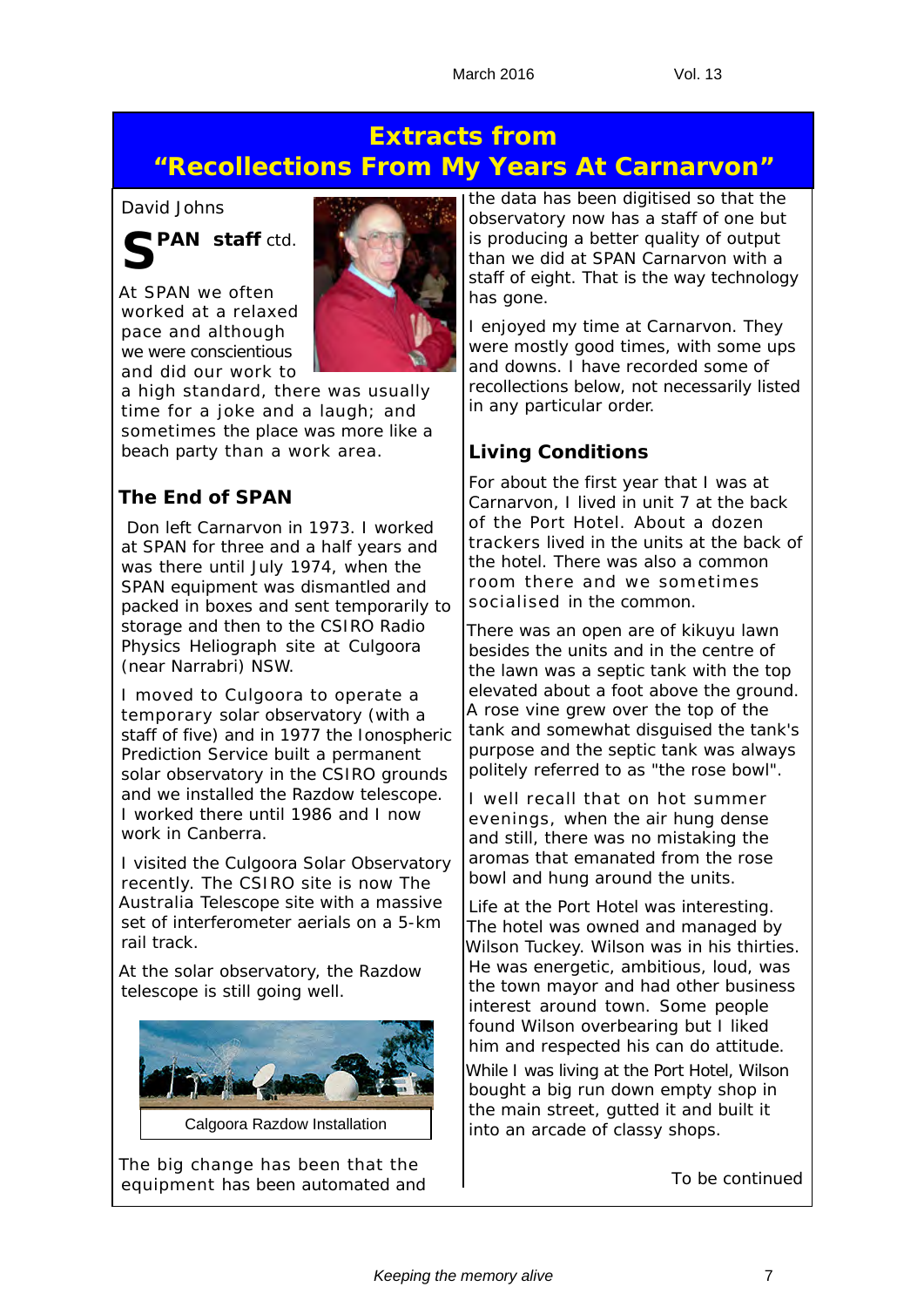# **Apollo: Where Are They Now?**

*Thanks to Tony Sala for providing this. One of his hobbies is to see as many as he can, first-hand.*

The Apollo Command Module Capsules are on display at various sites throughout the U.S. and the world.

Some of the Apollo Lunar Modules were deliberately targeted to impact the Moon to provide artificial moon-quake sources for seismic experiments. The list below gives the locations of these displays, and impacts where applicable; plus links to NASA's *Master Catalog* for descriptions and details of the missions (for those of you reading the pdf version of these newsletters.

## [Apollo 6](http://nssdc.gsfc.nasa.gov/database/MasterCatalog?sc=1968-025A)

Command Module Fernbank Science Center, Atlanta, Georgia

## [Apollo 7](http://nssdc.gsfc.nasa.gov/database/MasterCatalog?sc=1968-089A)

Command Module Frontiers of Flight Museum, Dallas, Texas

## [Apollo 8](http://nssdc.gsfc.nasa.gov/database/MasterCatalog?sc=1968-118A)

Command Module Chicago Museum of Science and Industry, Chicago, Illinois\*

## [Apollo 9](http://nssdc.gsfc.nasa.gov/database/MasterCatalog?sc=1969-018A)

Command Module "Gumdrop" San Diego Aerospace Museum, San Diego, California

## [Apollo 10](http://nssdc.gsfc.nasa.gov/database/MasterCatalog?sc=1969-043A)

Command Module "Charlie Brown" Science Museum, London, England\*

Lunar Module "Snoopy" In heliocentric orbit

## [Apollo 11](http://nssdc.gsfc.nasa.gov/database/MasterCatalog?sc=1969-059A)

Command Module "Columbia" The National Air and Space Museum, Washington, D.C.\*

Lunar Module "Eagle" Jettisoned from the Command Module on 21 July 1969 at 23:41 UT (7:41 PM EDT). Impact site unknown.

\* Visited by Tony Sala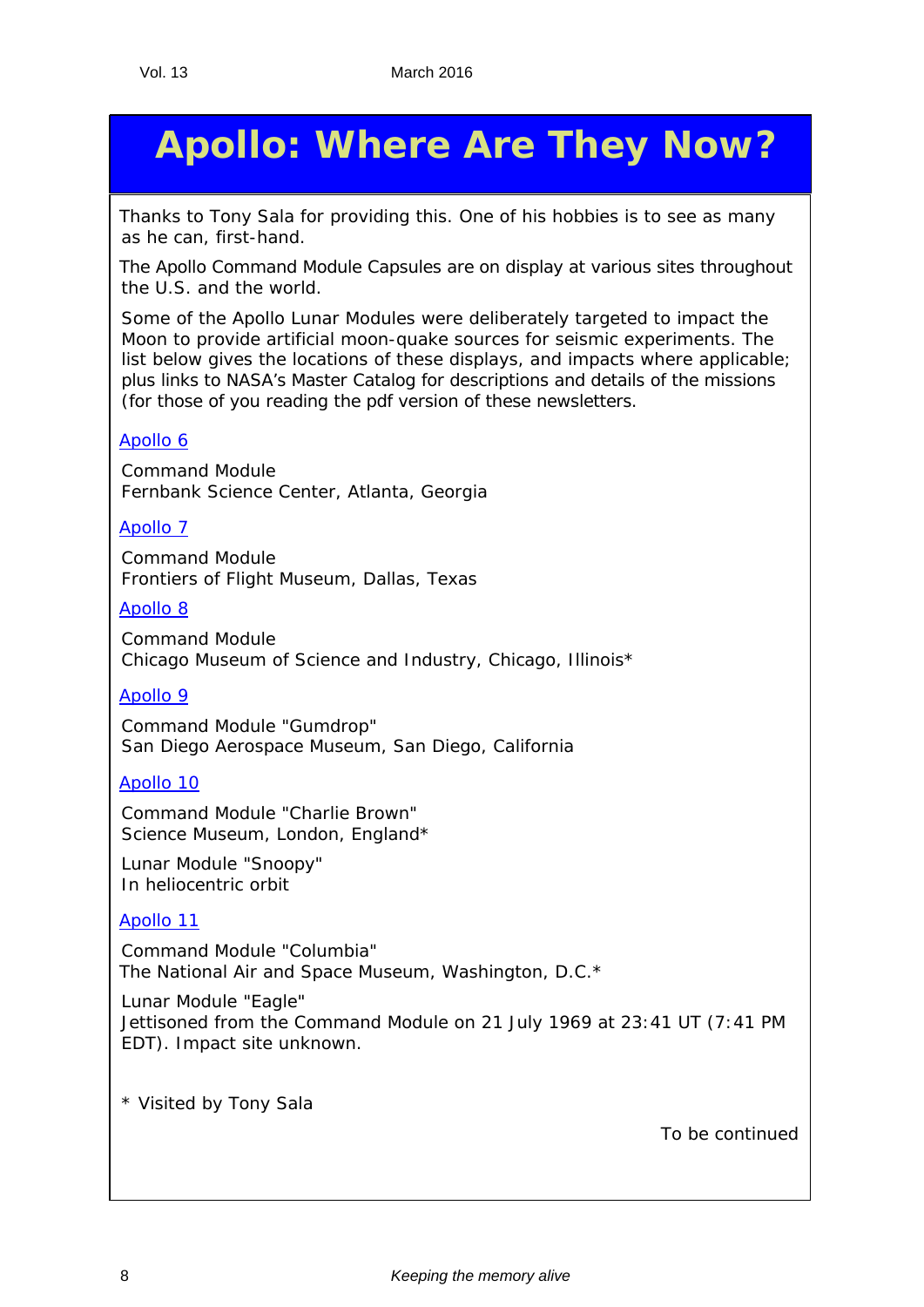# **ACROBITS '73**

#### PSYCHELIRIUM TREMENS

And BIRDS were winged creatures like robins and swallows, When FUZZ was a substance that felt like lint, And BREAD came from bakeries, not from the mint, When SQUARE was a ninety degree angle in form, And COOL was a temperature not quite warm, When ROLL meant a bun, and ROCK meant a stone, And HANG UP was something you did on the phone, When CHICKEN meant poultry, and BAG meant a sack, And JUNK, trashy castoffs and old bric-a-brac, And JAM meant preserve that you spread on your bread, And CRAZY meant barmy, not right in the head, And CAT was a feline, a kitten grown up, And TEA was a liquid you drank from a cup, And SWINGER meant someone who swang on a swing, And PAD was a soft sort of cushiony thing, And WAY OUT meant distant and far, far away, And a man couldn't sue you for calling him GAY, When DIG meant to shovel and spade in the dirt, And PUT ON was something you did with a shirt, When TOUGH described meat too unyielding to chew, And making a SCENE was a rude thing to do, Words once so sens1blie, sober and serious, Are making the freak scene like sychedelirsus. It's GROOVY man, GROOVY --- but English it's not, Methinks that the language has gone to the POT.



MY JOURNEY TO AUSTRALIA

by D.A. Pettinger, U.S.B.

The final decision to emigrate is an extremely tough one to make, as no doubt some of the people who read this article will know only too well. I eventually decided it was what I wanted to do and set about applying for an Assisted Passage. Several months passed during which the correspondence to and fro between myself and the Chief Migration Officer at Canberra House in London, would easily have sunk the proverbial battleship.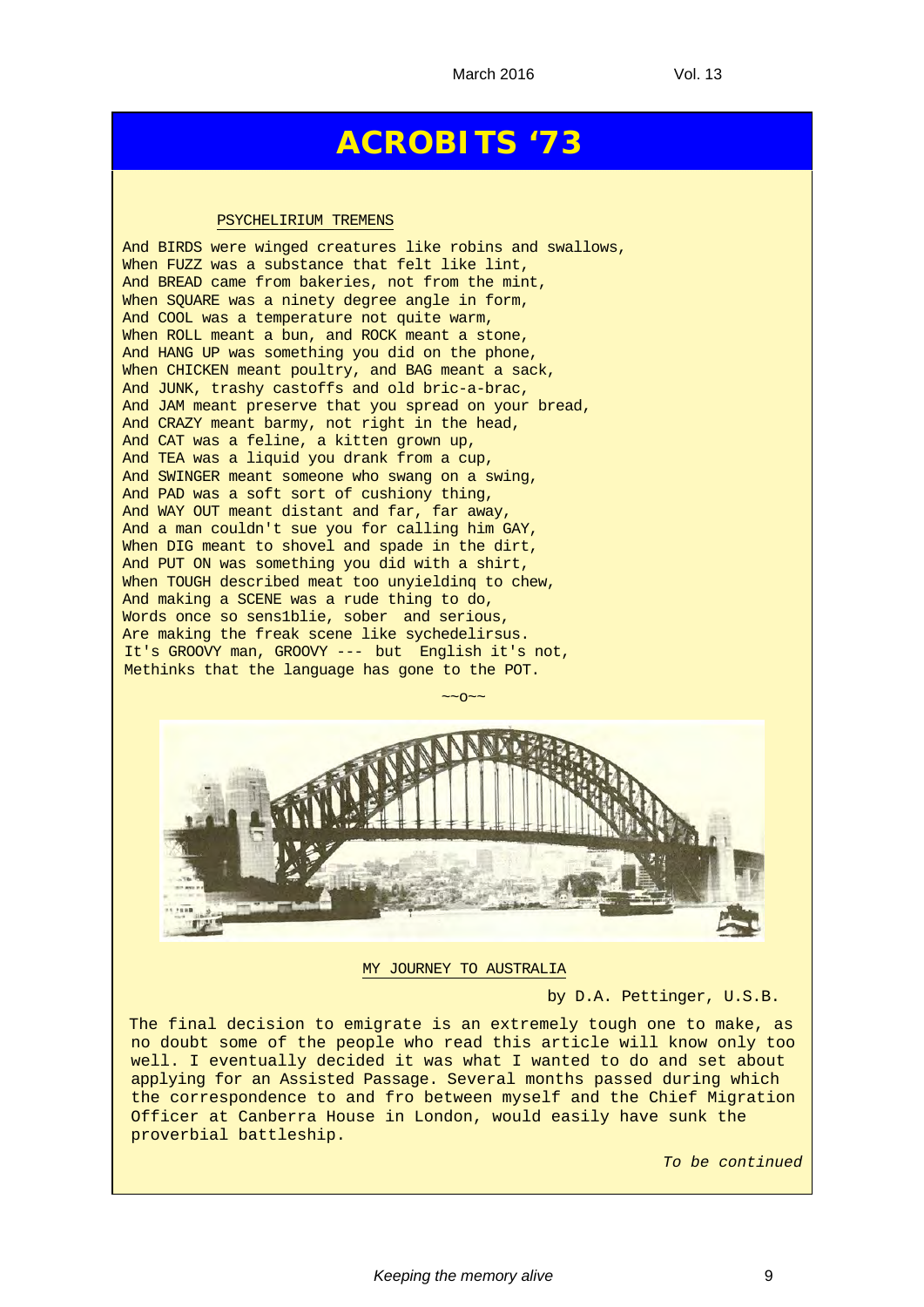# **Nvidia sinks moon landing hoax using virtual light**

## *Courtesy CNET*

To the conspiracists, it may never have happened — or didn't happen like NASA said it did — and oh by the way, we duped the Russians into losing the space race.

Voxel global illumination, however, proves them wrong, says Nvidia. The technique, which the new GTX 970 and 980 can tap into, lets developers use dynamic lighting that will bounce, diffuse and reflect in real-time with unprecedented fidelity when new objects are added to a scene.

Nvidia's GPUs are enhanced chips that allow graphics cards to more effectively and efficiently take data from a central processing unit, or CPU, and turn it into moving images on a display. In other words, voxel global illumination is the perfect rendering tool to tackle moon landing hoaxes that often use as evidence for their claims lighting discrepancies with NASA photography.

The result is a near-perfect replication of the 1969 Apollo 11 landing site. Nvidia tackled some of the most persistent claims used to support a moon landing hoax, starting with the notion that astronaut Buzz Aldrin couldn't have been illuminated when descending the ladder to the moon's surface if he was hidden from the sun by the spacecraft.

After talking with many engineers and NASA employees, Nvidia discovered



that there were two key factors, both of which could be addressed using voxel global illumination.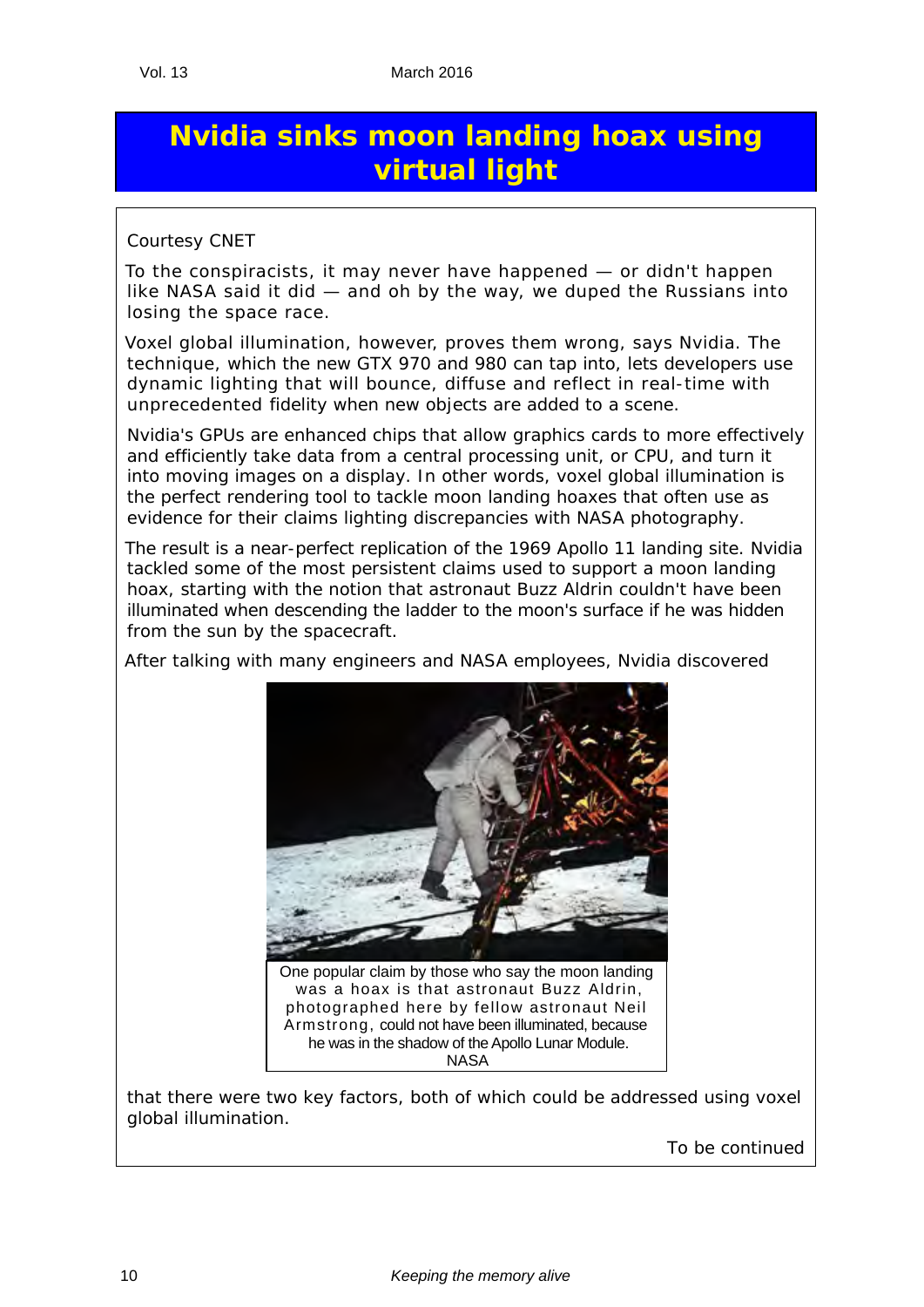